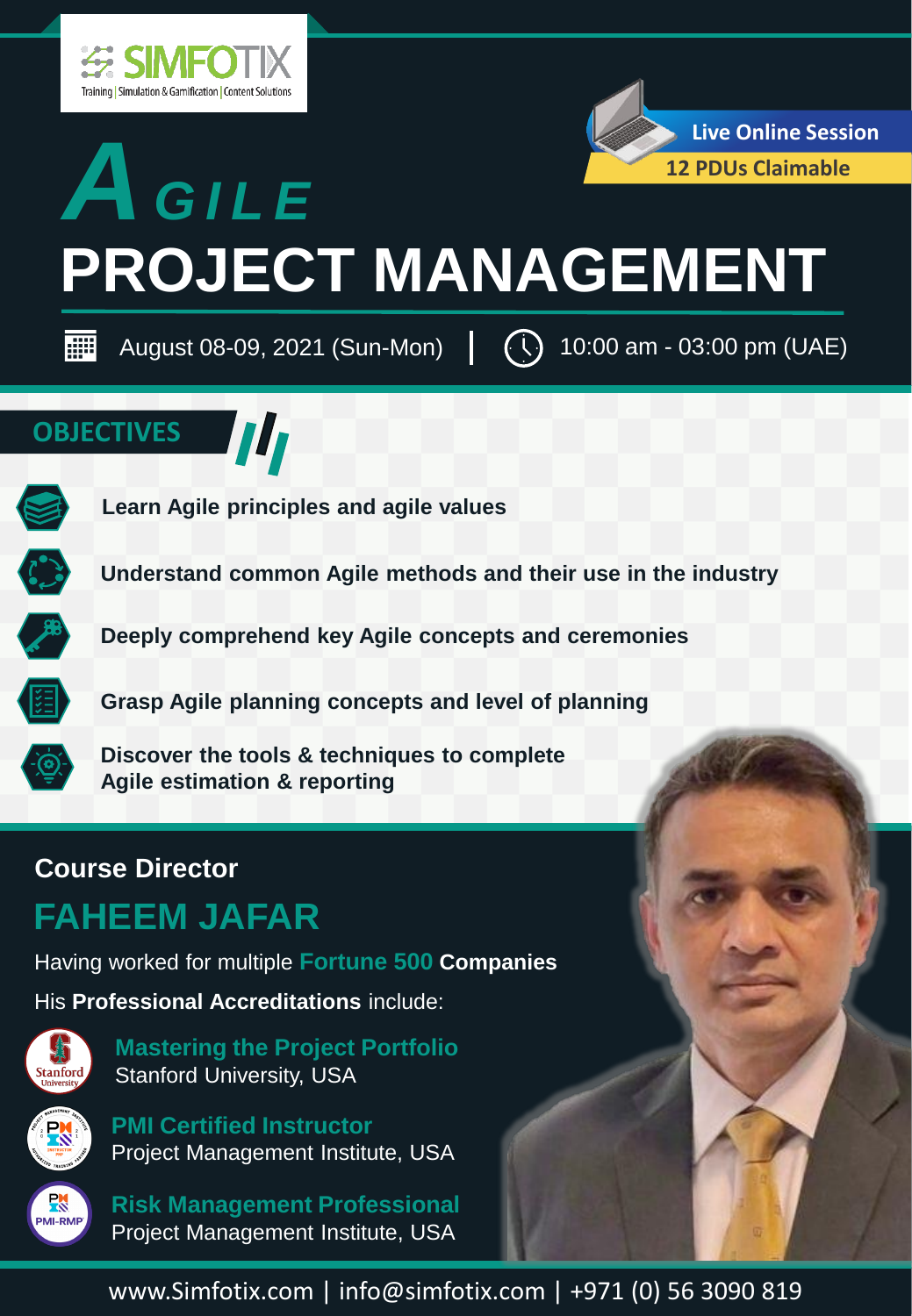

### **ABOUT SIMFOTIX**

SIMFOTIX is a trusted name in the executive education industry that offers cuttingedge corporate training programs. SIMFOTIX focuses on creating value for both learners and businesses through its varied program offerings. We, at Simfotix, hold unique expertise in developing our programs based on the design-learning concept that focuses on the key challenges of a learner and organization. Engagement, relevance, and effectiveness are the hallmarks of our learning solutions. So far, SIMFOTIX training programs are attended by over 5000 participants from over 1000 organizations operating MENAT region. Our clients regard their training experience with us as inspiring and transformative.

On the e-learning front as well, SIMFOTIX offers courses that result in serious learning but in a fun way, we adopt an efficient gamification approach that is aligned with clear learning goals that L&D teams want to see as the achieved objectives. We also understand the ever-shifting corporate world challenges and even in online programs, we carry our legacy of quality, relevance, and impact that's why our programs are conducted by learned faculty comprised of global thought-leaders and top industry practitioners. Our core expertise topics include:

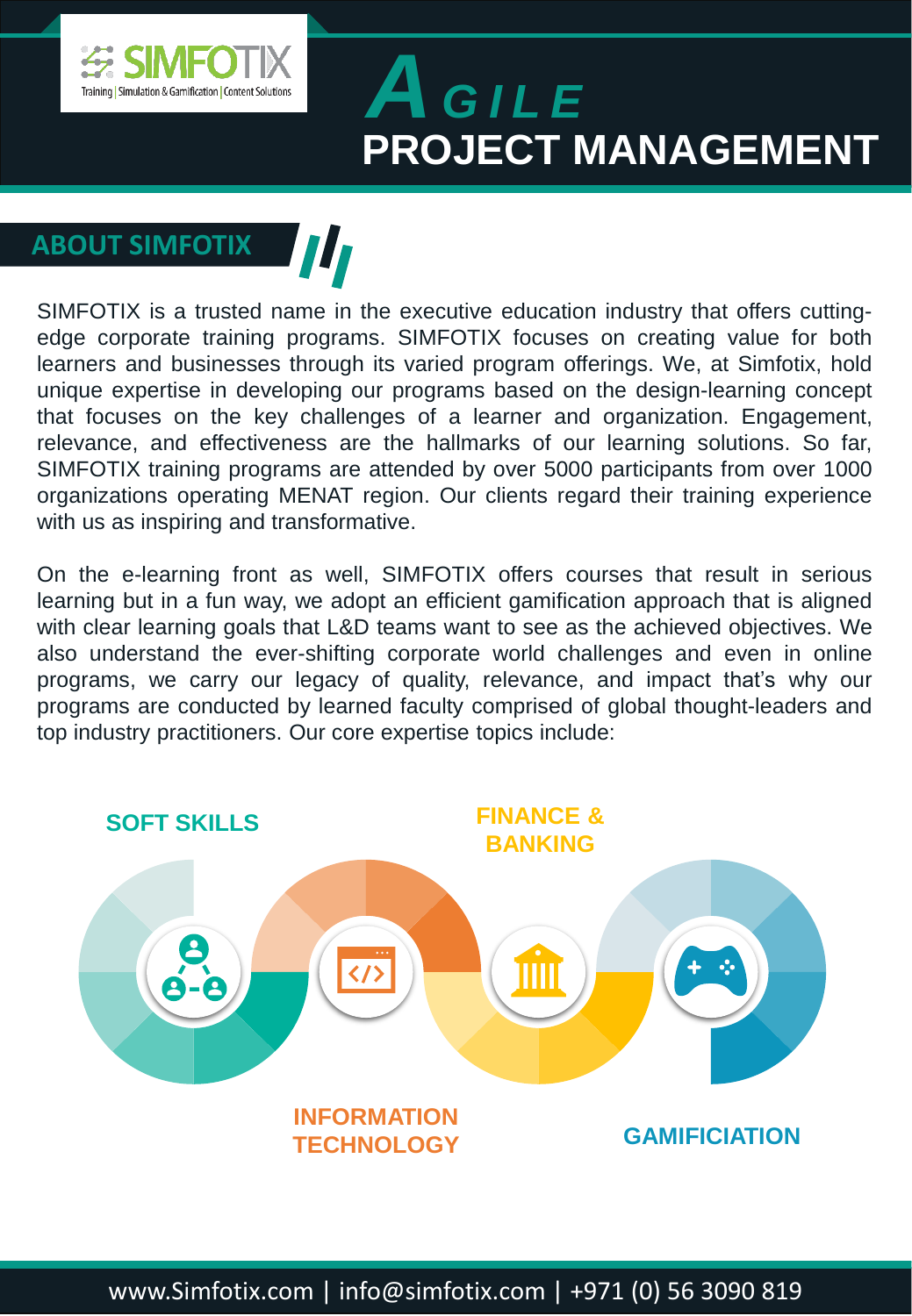

### **ABOUT THE COURSE**

This workshop "Foundation of Agile Project Management" will introduce participants to Agile software development environment and the paradigm shift needed to introduce a business to Agile approach.

III

It highlights the unique tools, techniques, knowledge, and skills that an Agile project manager will utilise throughout the software development life cycle.

This course will teach students how to drive a project by value instead of a plan and how to involve stakeholders in an Agile environment.

Students will learn how to enhance project team performance and how to adapt to a project based on criticality of project deliverables.

The students will be introduced to principles and values of Agile Manifesto and how they are applied on Agile projects.

The course is designed to equip students with the practical knowledge and skills of Agile ways for working, a sought-after critical skill by modern organisations across the globe.

#### **WHO SHOULD ATTEND**

- Project Managers
- Functional Managers
- Project Sponsor
- Project Participants
- Others who would like to refresh their skills and learn new approaches.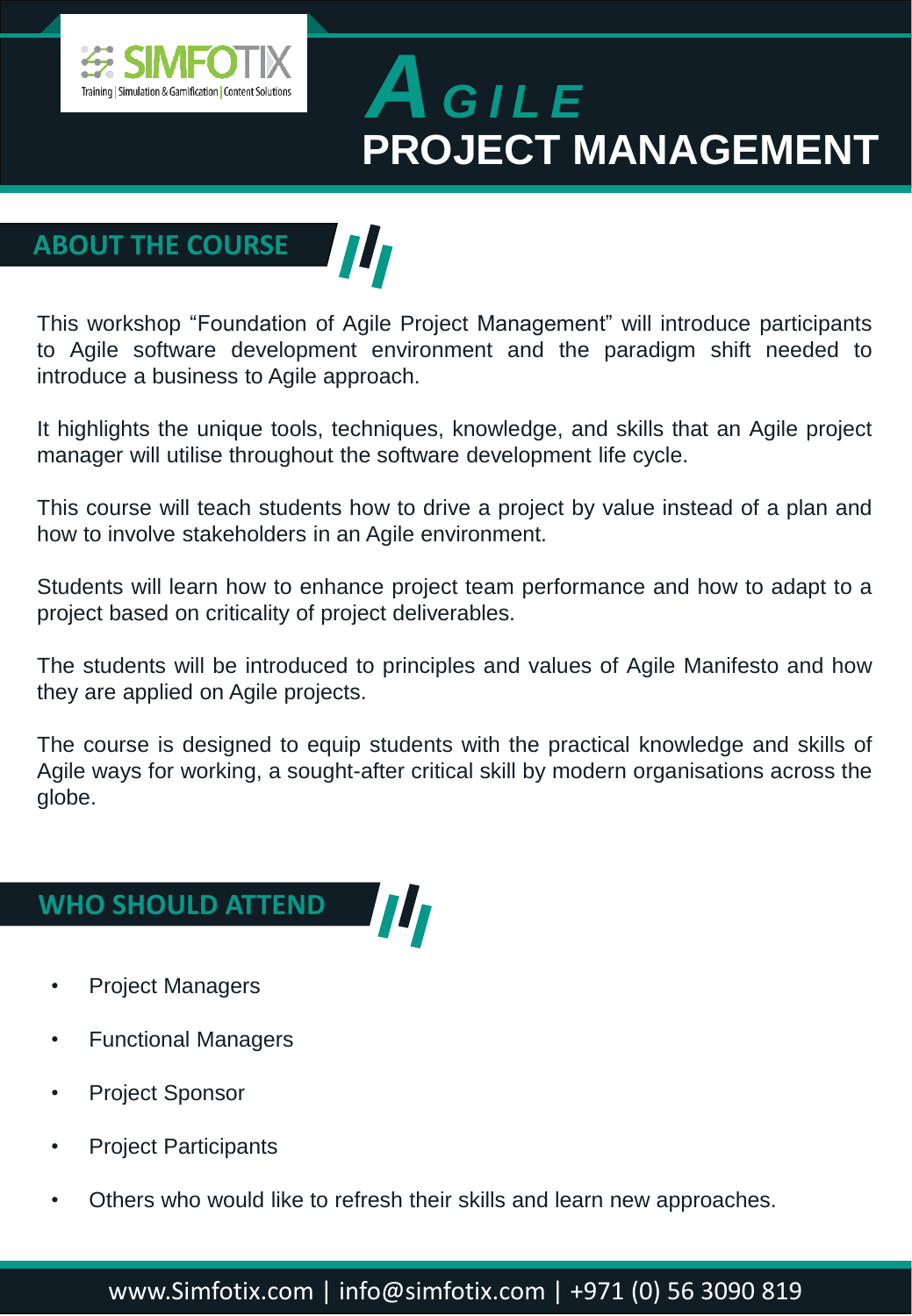

**COURSE OUTLINE** W

| <b>Module 1: Agile Foundations</b>                                                                                                                                                                         | <b>Module 4: Agile Planning</b>                                                                                                                                                                                                                                                                                                                                              |
|------------------------------------------------------------------------------------------------------------------------------------------------------------------------------------------------------------|------------------------------------------------------------------------------------------------------------------------------------------------------------------------------------------------------------------------------------------------------------------------------------------------------------------------------------------------------------------------------|
| <b>Project Life Cycle</b><br>٠<br>What is Agile?<br><b>Agile Manifesto</b><br>4 processes<br>12 principles<br>Misconceptions about Agile<br>٠<br><b>Module 2: Agile Methods</b><br>Lean<br>Scrum<br>Kanban | <b>Product Vision</b><br>$\bullet$<br><b>Product Roadmap</b><br>$\bullet$<br><b>Release Plan</b><br>$\bullet$<br><b>Sprint Plan</b><br>$\bullet$<br>Daily Stand-up<br>$\bullet$<br>Backlog (Product Backlog / Sprint<br>٠<br>Backlog / Grooming)<br><b>Epics</b><br>$\bullet$<br><b>User Stories</b><br>$\bullet$<br><b>Features</b><br>$\bullet$<br><b>MVP</b><br>$\bullet$ |
| <b>Module 3: Agile Concepts</b>                                                                                                                                                                            | <b>Module 5: Estimation &amp; Reporting</b>                                                                                                                                                                                                                                                                                                                                  |
| <b>Agile Teams</b><br><b>Agile Roles</b><br><b>Agile Artefacts</b><br>• Agile Ceremonies<br>$\circ$ Sprints Planning<br>Daily Stand-up / Daily Scrum<br>○ Sprint Review<br>○ Sprint Retrospective / Demo   | Velocity<br>٠<br><b>Definition of Done</b><br>٠<br>Burndown Chart / Burnup Chart<br>٠                                                                                                                                                                                                                                                                                        |

Teaching of this course will help students prepare for PMI-ACP (Agile Certified Professional) certification offered by Project Management Institute – USA.

www.Simfotix.com | info@simfotix.com | +971 (0) 56 3090 819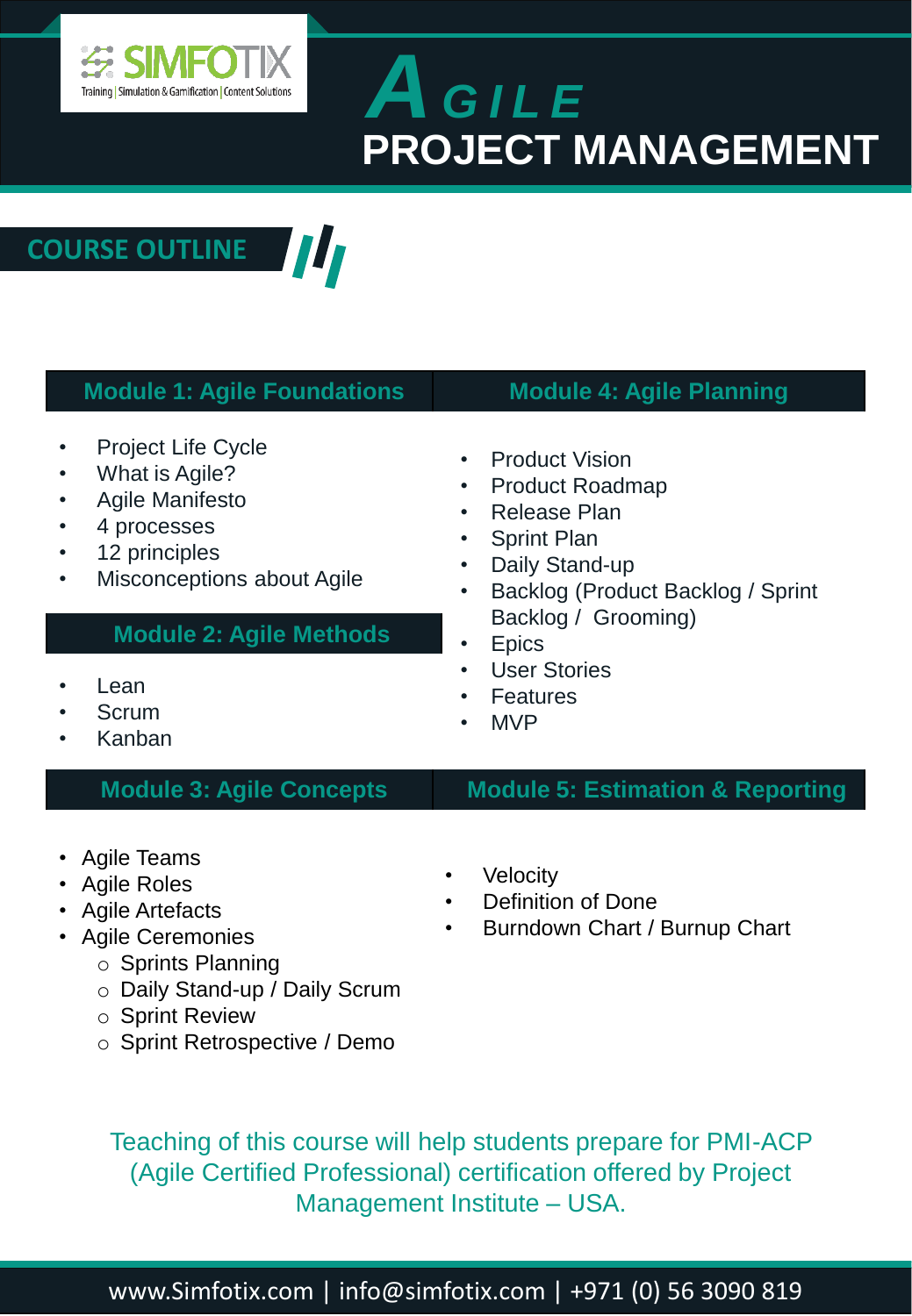

#### **ABOUT COURSE DIRECTOR – FAHEEM JAFAR**



Faheem Jafar is the founder of PROPRAC Consultants, an Australian project management consulting and training firm. He has over 27 years of extensive international project / PMO management experience under his belt gained while working at various fortune 500 companies like NCR Corporation, IBM, HP, and Mastercard.

Faheem has successfully delivered business critical portfolios and programs for clients across diverse industries including but not limited to construction, banking, finance, FMCG, gaming & entertainment, information technology (IT), payment solutions, oil and gas, telecommunication, natural resources & mining, and public sector. He has worked in countries such as Australia, England, France, Germany, Kuwait, New Zealand, Oman, Pakistan, United Arab Emirates and United States. Faheem also teaches project management at the University of Sydney and at the Torrens University, Australia to post-graduate students.

He is a certified Project Management Professional (PMP) & Risk Management Professional (PMI-RMP) from Project Management Institute, USA, He is also PMP Certified Instructor.



**Project Management Professional** Project Management Institute, USA



**PMI Certified Instructor** Project Management Institute, USA



**Risk Management Professional** Project Management Institute, USA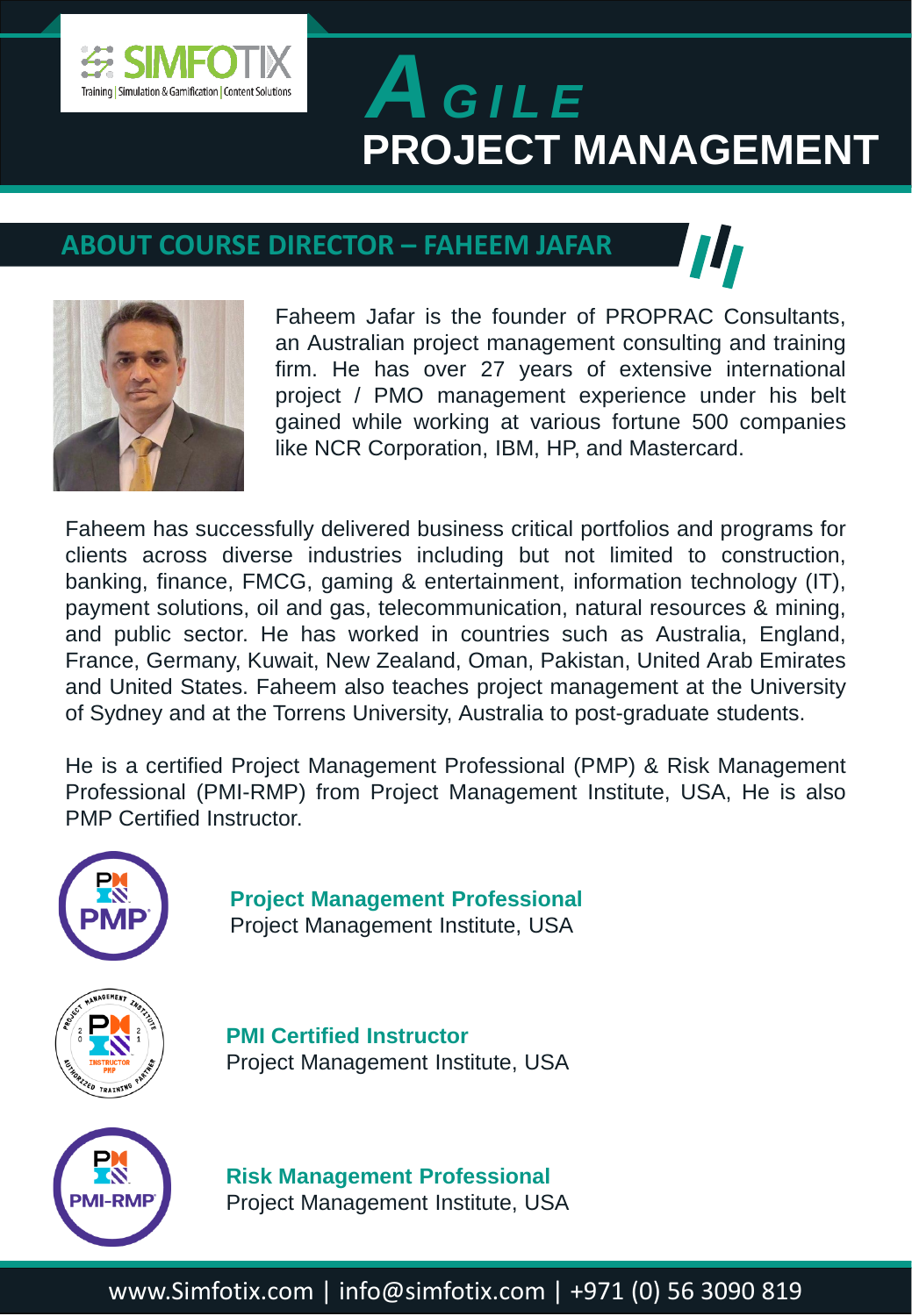

### **ABOUT COURSE DIRECTOR – FAHEEM JAFAR**



- **Associate Director – Quality Assurance**, PMI Sydney Chapter
- **Project Management Mentor**, PMI Sydney Chapter
- **Member (PMI)**, Project Management Institute

#### **Some of His Other Certifications Include:**



**Managing without Authority - Certified PM Course** Stanford University, USA



**Converting Strategy into Action - Certified PM Course** Stanford University, USA



**Mastering the Project Portfolio - Certified PM Course** Stanford University, USA



**Leadership for Strategic Execution - Certified PM Course** Stanford University, USA



**Certificate IV in Training & Assessment** Management Institute of Australia

#### **Training Courses that He Offers Include:**

Project Management Professionals – Exam Preparation | Project Management Fundamentals | Advanced Project Management | Agile Project Management | Establishing a Strategic PMO | Risk Management Professionals (PMI-RMP)